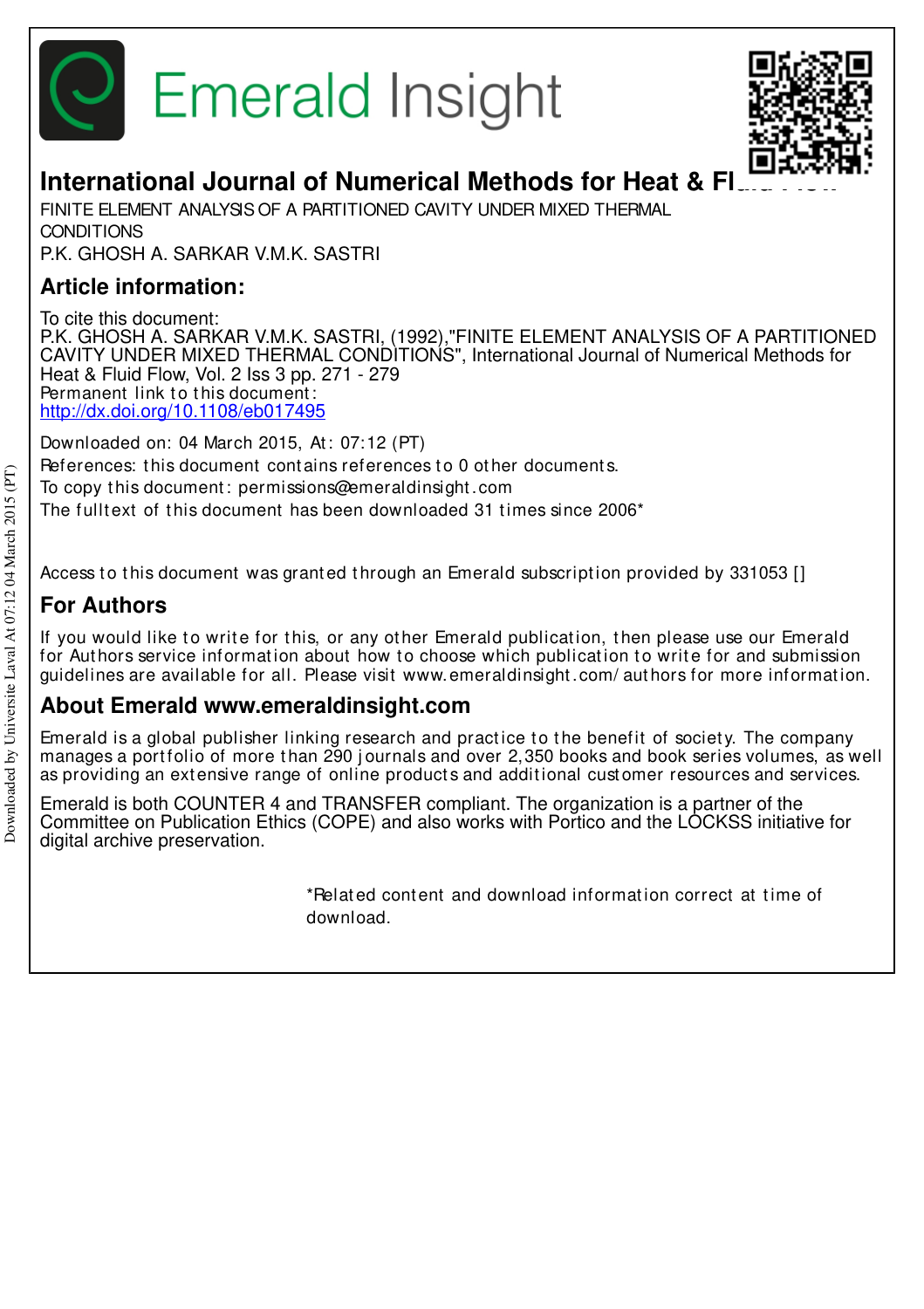## FINITE ELEMENT ANALYSIS OF A PARTITIONED CAVITY UNDER MIXED THERMAL CONDITIONS

#### P. K. GHOSH, A. SARKAR AND V. M. K. SASTRI

*Indian Institute of Technology, Madras 600036, India* 

#### **ABSTRACT**

Natural convection in a square cavity with a centrally located partition is considered. While one of the side walls is fully active, the other is partly insulated. Numerical simulation, based on the finite element method, has been carried out for different lengths of the active surface. The results have been compared with the cases when the cavity is without partition as well as the case of a partitioned cavity with fully active side walls.

KEY WORDS Finite element analysis Partitioned cavity Natural convection

#### INTRODUCTION

Buoyancy-induced flows abound in nature as well as numerous other areas of practical interest. Increasingly, intensive study in the past two decades has further clarified the conceptual understanding of many fundamental aspects. While the initial researches concentrated mostly on external natural convection, the trends have now shifted to other classes of equally important convection phenomena; for example, natural convection in enclosed spaces, double-diffusive convection, combination of free and forced convection. Analysis of natural convection in enclosed spaces is difficult due to the fact that, unlike in the external natural convection, the core is surrounded completely by the wall boundary layers. The problem was initially identified by Ostrach<sup>1</sup> and, as yet, understanding of the problem is incomplete. The fundamental configuration used in the study of internal natural convection consists of a differentially heated square cavity. A broader classification of this problem depends on the interaction between the imposed temperature gradient and the gravity vector, i.e., whether they are parallel or perpendicular to each other. Both these cases have been extensively studied. In fact, the one in which the imposed temperature gradient is perpendicular to the gravity vector is so extensively studied that it is considered now as a bench-mark solution<sup>2</sup> and is used for effective comparison with the newly-developed algorithms. Effects of Prandtl number, aspect ratio and inclination were studied. The motivation behind these studies stems from several important application areas such as double pane windows, solar collector devices etc. The continued diversification of the application areas needed more research in this field with newer boundary conditions. In the last few years, attention has been focused on cavities with 'partially active side-walls'. Its application areas include thermal design of buildings, spread of fire in enclosed spaces etc. By partially active side walls it is implied that either or both the side walls are partly insulated and partly under isothermal boundary conditions. This gives rise to flux-singularity. The singular point in question, refers to the point at which the transition from isothermal to adiabatic boundary condition occurs. Poulikakos<sup>3</sup> considered the convection in a square cavity in which one vertical wall contained both warm and cold regions. He investigated the effects of changing the positions of

0961-5539/92/030271-0952.00 © 1992 Pineridge Press Ltd

*Received March 1991 Revised December 1991*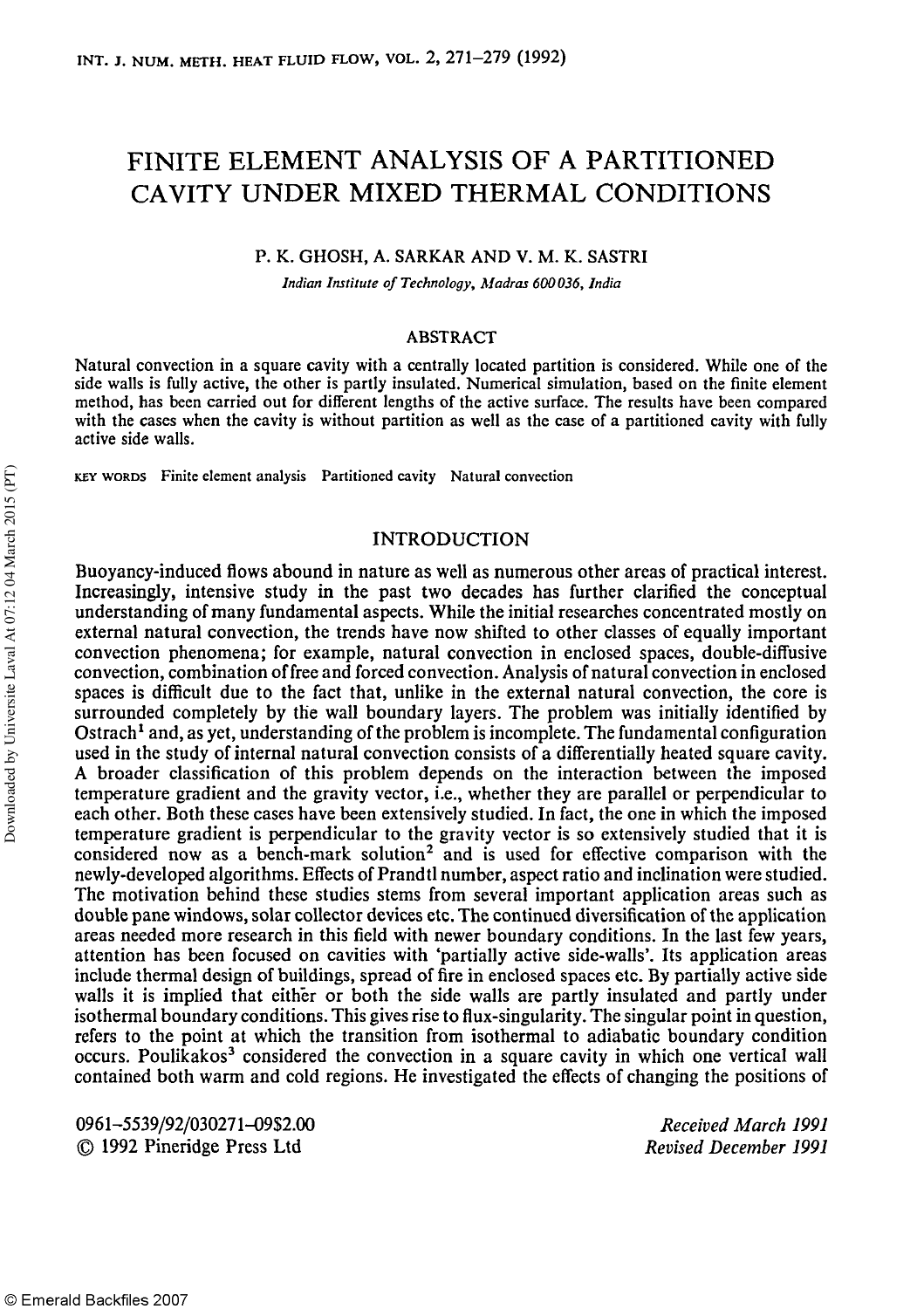hot and cold plates and concluded that the situation yields an interesting variety of natural convection flows which can lead to complete or incomplete thermal penetration depending on the relative position of the heated and cooled portions along the side wall. November and Nansteel<sup>4</sup> studied the convection in a cavity which is cooled from the side and subjected to partial heating from below. They reported results relating to the variation of the length of the zone of partial heating and concluded that the convection heat transfer plays the most significant role when slightly less than half of the lower surface is heated. Valencia *et al.*<sup>5</sup> investigated numerically the heat transfer in square cavities with partially active vertical side walls. They concluded that the circulation depends strongly on the exit length downstream of the active zones but heat transfer depends less on this parameter. They also presented flow structures for five different relative positions of the active zones. The present authors in an earlier work<sup>6</sup> considered a broad range of situations in which the effect of mixed thermal conditions were considered on the side walls as well as the bottom wall. With water as the working fluid, they were able to obtain excellent agreement with that of Reference 4 as far as the flow structure is concerned. They concluded that the Prandtl number has an important effect on the orientation of the flow within the cavity. In another study<sup>7</sup>, the present authors numerically investigated the flow patterns and heat transfer in cavities when one of the side walls is subjected to mixed conditions while the other was left under isothermal conditions. In all, six different cases have been considered by them. They also compared these results with the conventional differentially heated square cavity with fully active side walls. In the present work, a square cavity with a centrally located partition has been considered. While the cold wall is left fully active, the hot wall on the left hand side *(Figure 1)* is subjected to mixed thermal conditions. The present problem then relates to two different classes of problems. Before proceeding further, a brief review of the class of problems relating to conjugate natural convection seems to be relevant. Fortem of the class of problems relating to conjugate natural convection seems to be reforant.<br>Conjugate problems seem to have been taken up first by Sparrow and Prakash<sup>8</sup> who considered natural convection in a square enclosure of which one vertical wall is cooled by an external natural convection boundary-layer flow. They concluded that the Nusselt numbers, under such circumstances, are 60% of those for the standard enclosure. Results have also been reported for cavities separated by a single or multiple partitions<sup>9–11</sup>. Effect of inclination has also been cavities separated by a single of multiple partitions  $\cdot$ . Enect of inclination has also been<br>studied<sup>10</sup>. The present authors, in one of their earlier works<sup>12</sup>, carried out an extensive numerical study regarding the effect of aspect ratio and effect of shifting the partition from the central position of the cavity. They concluded that, in general, the effect of introducing a partition, when centrally located, reduces heat transfer by about 50% when compared with the cavity without a partition. They also noted that when the partition is shifted slightly from the central position to either side, the effect on heat transfer is only marginal.

*Figure 1* describes the physical situation along with the boundary conditions and gives results with emphasis on flow structure and heat transfer for cases in which XH assumes values of 0.25, 0.5 and 0.75. The Prandtl number is held at unity while the  $Ra_{\text{H}}$  is varied from 10<sup>3</sup> to 10<sup>6</sup>.



*Figure 1* Physical and computational domain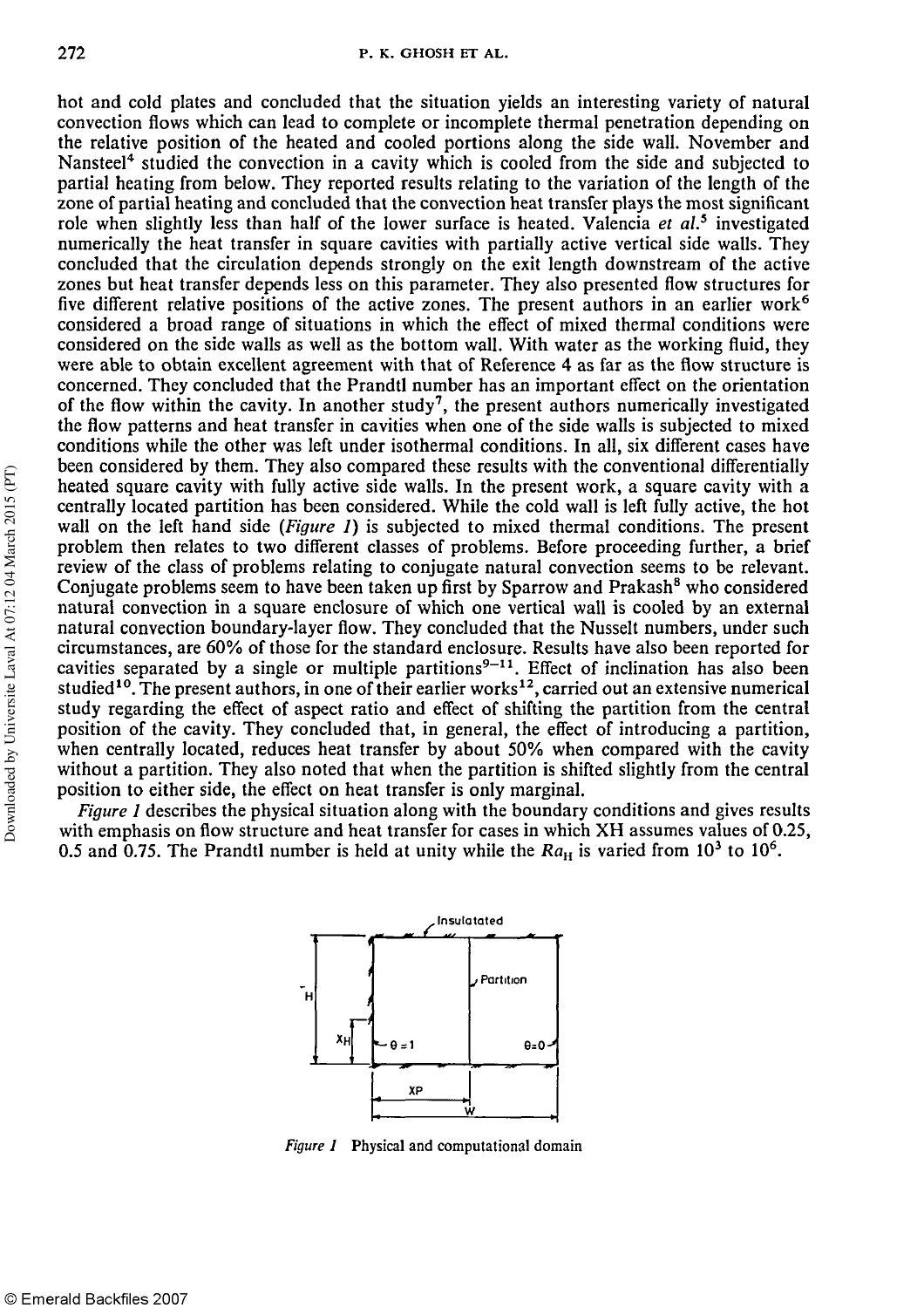#### GOVERNING EQUATIONS

Assuming steady, two-dimensional incompressible laminar flow the conservation equations may be written as follows:

$$
\frac{\partial u}{\partial x} + \frac{\partial v}{\partial y} = \theta \tag{1a}
$$

$$
u\frac{\partial u}{\partial x} + v\frac{\partial u}{\partial y} = -\frac{1}{\rho}\frac{\partial p}{\partial x} + v\left(\frac{\partial^2 u}{\partial x^2} + \frac{\partial^2 u}{\partial y^2}\right)
$$
 (1b)

$$
u\frac{\partial v}{\partial x} + v\frac{\partial u}{\partial y} = -\frac{1}{\rho}\frac{\partial p}{\partial y} + v\left(\frac{\partial^2 v}{\partial x^2} + \frac{\partial^2 v}{\partial y^2}\right) + \beta \cdot g \cdot (T - T_c)
$$
 (1c)

$$
u\frac{\partial T}{\partial x} + v\frac{\partial T}{\partial y} = \alpha \left( \frac{\partial^2 T}{\partial x^2} + \frac{\partial^2 T}{\partial y^2} \right)
$$
 (1d)

The fluid is assumed to be Newtonian and the Boussinesq approximation is valid. The same fluid is assumed to occupy both the containers.

On introduction of the following non-dimensional quantities,  $U=u/u_0$ ;  $V=v/u_0$ ;  $\theta = (T-T_c)/(T_W-T_c)$ ;  $X = x/H$ ;  $Y = y/\bar{H}$  and  $P = p/(\rho.u_0^2)$  the governing equations take the following form:

$$
\frac{\partial U}{\partial X} + \frac{\partial V}{\partial Y} = 0 \tag{2a}
$$

$$
U\frac{\partial U}{\partial X} + V\frac{\partial U}{\partial Y} = -\frac{\partial P}{\partial X} + \frac{1}{A} \left(\frac{\partial^2 U}{\partial X^2} + \frac{\partial^2 U}{\partial Y^2}\right)
$$
 (2b)

$$
U\frac{\partial V}{\partial X} + V\frac{\partial V}{\partial Y} = -\frac{\partial P}{\partial Y} + \frac{1}{A} \left( \frac{\partial^2 V}{\partial X^2} + \frac{\partial^2 V}{\partial Y^2} \right) + \theta
$$
 (2c)

$$
U\frac{\partial\theta}{\partial X} + V\frac{\partial\theta}{\partial Y} = \frac{1}{A.Pr} \left(\frac{\partial^2\theta}{\partial X^2} + \frac{\partial^2\theta}{\partial Y^2}\right)
$$
(2d)

where  $A = \sqrt{Gr_H}$  and  $u_0 = \sqrt{\beta g.H(T_H - T_c)}$ 

The choice of the expression for  $u_0$  is dictated by the fact that this seems to be more reasonable while the other choices, as  $u_0 = \alpha/H$  or  $v/H$  may lead to incorrect decisions while scaling the flow.

#### FINITE ELEMENT FORMULATION

The finite element formulation of the aforesaid constitutive equations starts with defining the variables at the nodes of the element. The type of element used for the present work is an isoparametric eight-noded quadrilateral. While *U, V, θ* have been defined at all the nodes, the pressure has been defined only at the corner nodes, i.e. pressure is interpolated in a linear manner. Application of Galerkin's formulation scheme to the constitutive equations (2a)–(2d) leads to the following equations:

$$
[F1](0) = \int MT(\nabla \cdot \omega) ds(0)
$$
 (3a)

$$
[F_2]^{(0)} = \int N^{\mathsf{T}} \bigg[ \omega \cdot (\nabla \cdot \omega) + \nabla P - \frac{1}{A} (\nabla^2 \omega) - \theta \cdot Z \bigg] ds^{(0)} \tag{3b}
$$

$$
[F_3]^{(0)} = \int N^{\mathsf{T}} \left[ \omega \cdot (\nabla \theta) - \frac{1}{A \cdot Pr} (\nabla^2 \theta) \right] \mathrm{d}s^{(0)} \tag{3c}
$$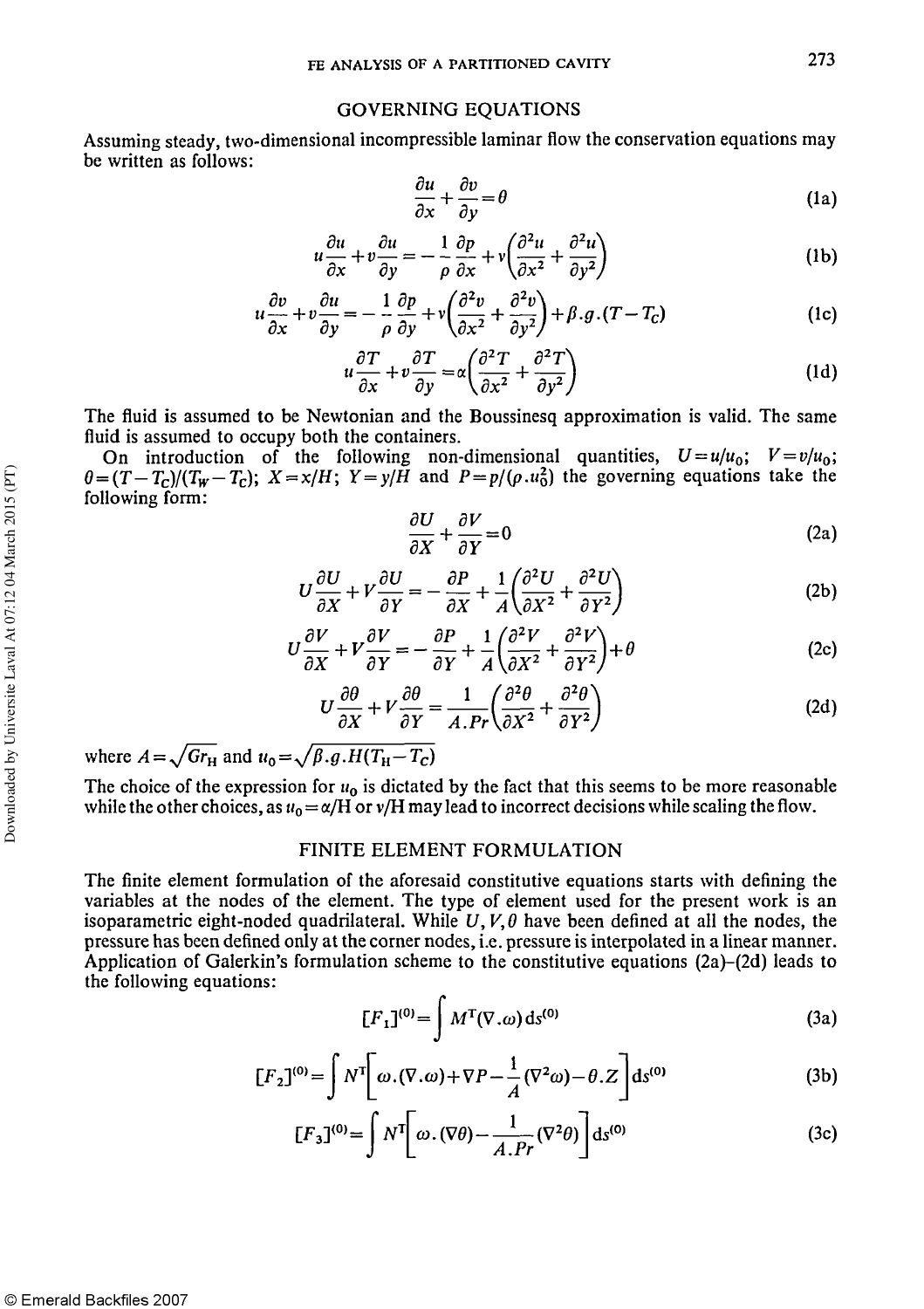where  $\omega = U \cdot i + V \cdot i$  and z is a unit vector in the direction of the gravity. The weight functions, i.e.  $N^T$  and  $M^T$  denote the interpolating polynomials for  $(U, V, \theta)$  and P respectively.  $[F_1]^{(0)}$  $[F_2]^{(0)} [F_3]^{(0)}$  are the residue matrices. Usually, the element based area integrals constitute the element stiffness matrix. However, for the Newton-Raphson method, the element stiffness matrix is based on the gradient of the right hand side of (3a)-(3c) with respect to the variables. So, the element stiffness matrix is also termed as a Jacobian matrix. The residue matrices (element-based) after being assembled globally form what are known as the forcing vectors. Now, the resulting system of linear simultaneous equations are solved by a frontal solver<sup>13</sup>.

#### NUMERICAL SOLUTION PROCEDURE

The complexity of the numerical solution arises from the fact that the thermal conditions on the partition are not known *a priori.* So an iterative scheme needs to be employed. Initiation of the iterative scheme is done by assigning a uniform temperature along the partition wall. The constitutive equations are now solved for any one of the two chambers. Heat fluxes are then calculated at the partition wall. These nodal heat fluxes serve as boundary conditions for the other chamber. This is how thermal information is passed from one chamber to the other. Iterations are terminated when the biggest residue in each of the chambers reaches a pre-assigned value which is as low as  $5 \times 10^{-5}$ . The choice of this limit of convergence is, however, not arbitrary. It has been observed that when this datum is achieved, the interface temperature and heat flux values at the partition wall as well as the values of the variables in either of the chambers do not exceed by more than 0.01% in comparison with the values obtained in the earlier iteration. The details of the method have been described by the authors in Reference 12.

The mesh size plays a very important role in problems of this nature particularly when cavities with mixed thermal conditions are being studied. To ensure that the results are independent of the grid size, three meshes with non-uniform spacing were considered. When the results were compared for a  $12 \times 12$  and  $14 \times 14$  mesh sizes, the cold wall Nusselt number, which was considered as a basis of comparison, varied by about 1%. In the next phase, a  $15 \times 12$  mesh was employed. This mesh had 15 elements; when the results of this mesh were compared with the  $14 \times 14$  mesh, the cold wall Nusselt number did not show any change up to the fourth decimal place. The same effect was also observed in such quantities as the partition wall temperature and the x-component of the temperature gradient at the partition. Hence, the  $15 \times 12$  mesh was selected for the present work. The same mesh size was used for both the cavities. In this mesh, the x-extent and y-extent for a typical corner node as well as the singular point were not allowed to exceed 0.002.

Regarding the treatment of singularity, a few words are in order. In the present work, mixed thermal conditions have been assigned only at the hot wall. Owing to the presence of the singularity, the heat flux distribution shows a tendency towards discontinuity. Hence, calculation of Nusselt number is based on cold wall. However, it could also have been calculated based on the energy balance at the partition wall.

#### RESULTS AND DISCUSSION

*Figures 2, 3* and *4* describe the streamline maps and isotherm patterns for a partitioned cavity in which XH assumes values of 0.25, 0.5 and 0.75 respectively. The Rayleigh number (based on height) is 10<sup>6</sup> and the Prandtl number is assumed to be unity. The cavity aspect ratio is one and the partition is considered to be centrally located. The streamline patterns reveal that the streamlines are compressed in the region around the active portions of the hot wall. The fluid after receiving heat moves over the insulated portion of the vertical wall. The formation of a boundary layer is strongly dependent on the value of XH. While travelling over the insulated portion of the vertical wall, the streamlines diverge somewhat. This leads one to expect a near-quiescent pool at the top. This is particularly evident at lower values of XH, say  $XH = 0.25$ ,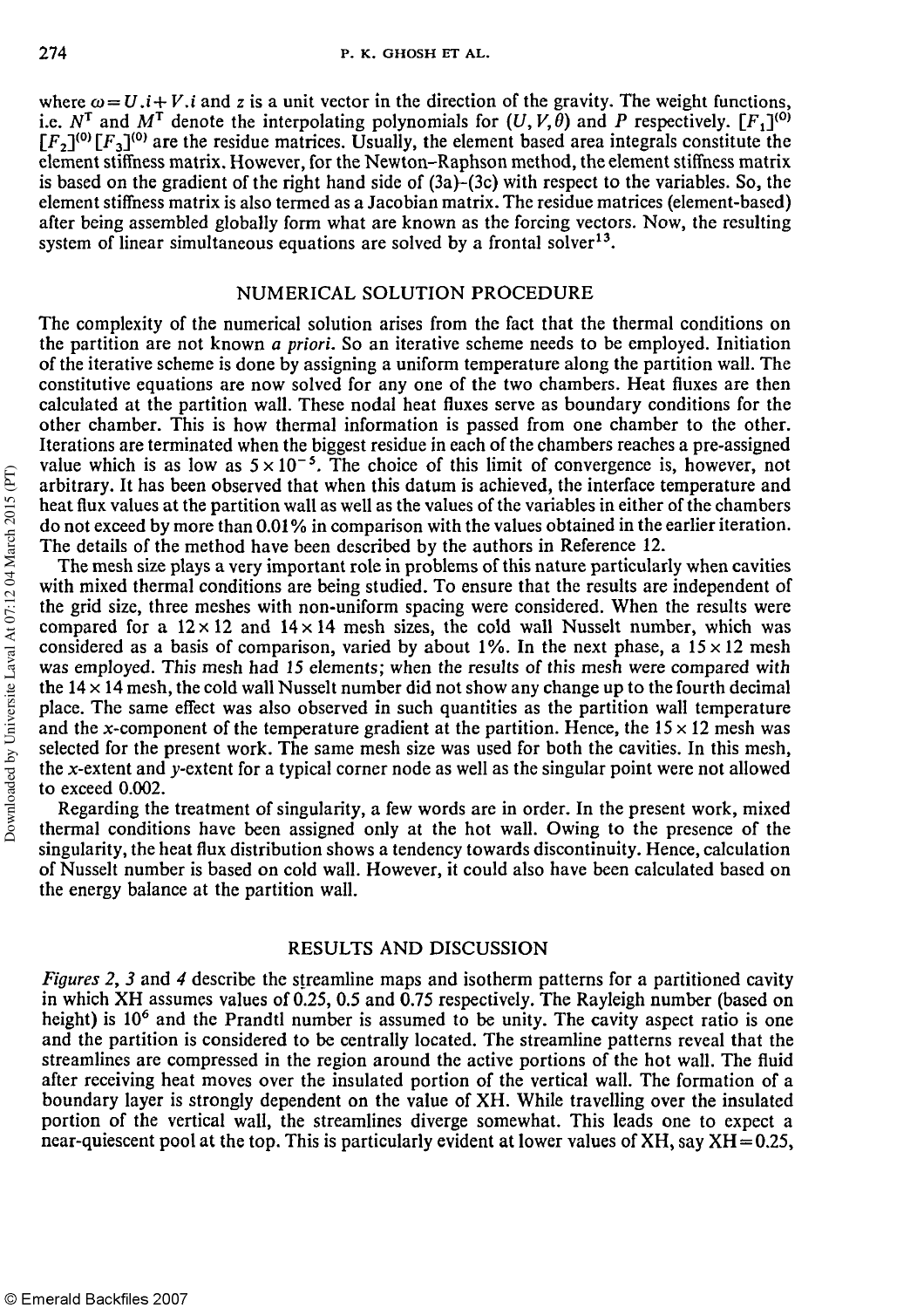

*Figure 2* Isotherms and streamlines for XH = 0.25;  $Ra_{\text{H}} = 10^6$ ,  $Pr = 1$ 



*Figure 3* Isotherms and streamlines for XH = 0.5;  $Ra_{\text{H}} = 10^6$ ;  $Pr = 1$ 

where an isothermal pool with average non-dimensional temperature of 0.6 exists. It will be seen later that, with increase of XH, the isothermal pool gets replaced by a thermally stratified core. The flow while coming down along the partition exchanges heat with the fluid of the second chamber across the partition which is considered to be thermally thin. Hence, boundary layers are seen to exist throughout the length of the partition on either side of it. The available temperature differential across each chamber does not encourage formation of secondary cells in either of the chambers even when XH assumes a value of 0.75. However, the possibility of its existence is not ruled out when  $Ra_H$  is increased above  $10^6$ . At this stage it is interesting to compare the present streamline maps with those of Reference 7. Similar studies were made with the exception that no partitions were considered. Otherwise, the flow parameters were the same.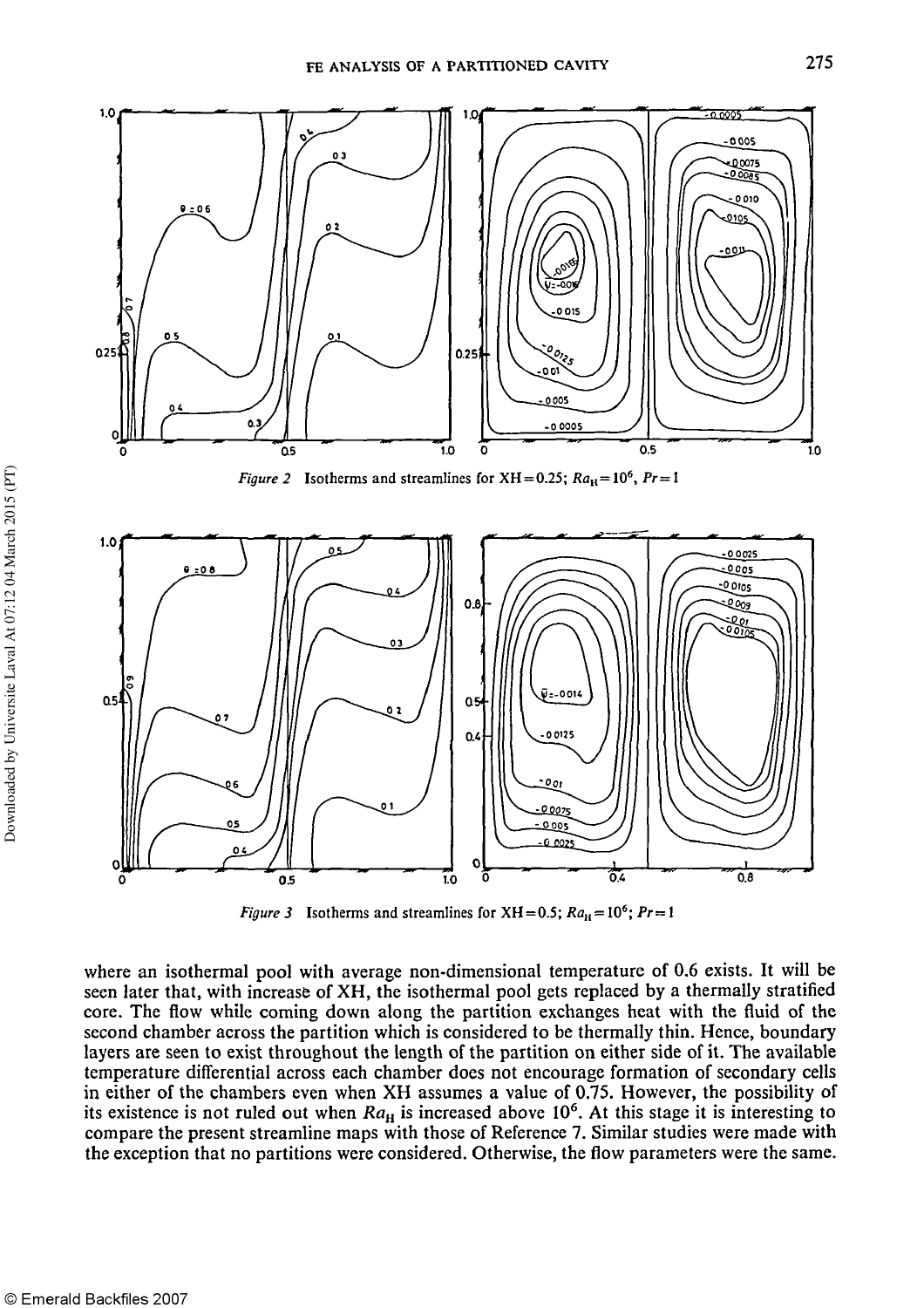

Figure 5 Variation of heat flux along the partition height Figure 6 Variation of heat flux along cold wall with XH with XH

We note<sup>7</sup> that for XH = 0.25, there are no secondary cells while for XH = 0.5 and 0.75, distinct secondary cells appear at different locations of the core. Also, with increasing XH, it is once again confirmed that the isothermal pool is replaced by a thermally stratified core.

*Figure 5* depicts the variation of heat flux along the partition. The basic structure of all these curves is the same in the sense that minimum heat transfer occurs at the top and bottom of the partition. While a zone of near-constant heat flux distribution is obtained for  $XH = 0.75$ , the one for XH=0.25 shows some deviation from it. Accordingly in *Figure 7,* for XH=0.75, the partition wall varies linearly for some distance along the height. This zone of near constant heat flux increases in width with increase of XH. *Figure 6* shows the variation of cold wall heat flux

Downloaded by Universite Laval At 07:12 04 March 2015 (PT)

Downloaded by Universite Laval At 07:12 04 March 2015 (PT)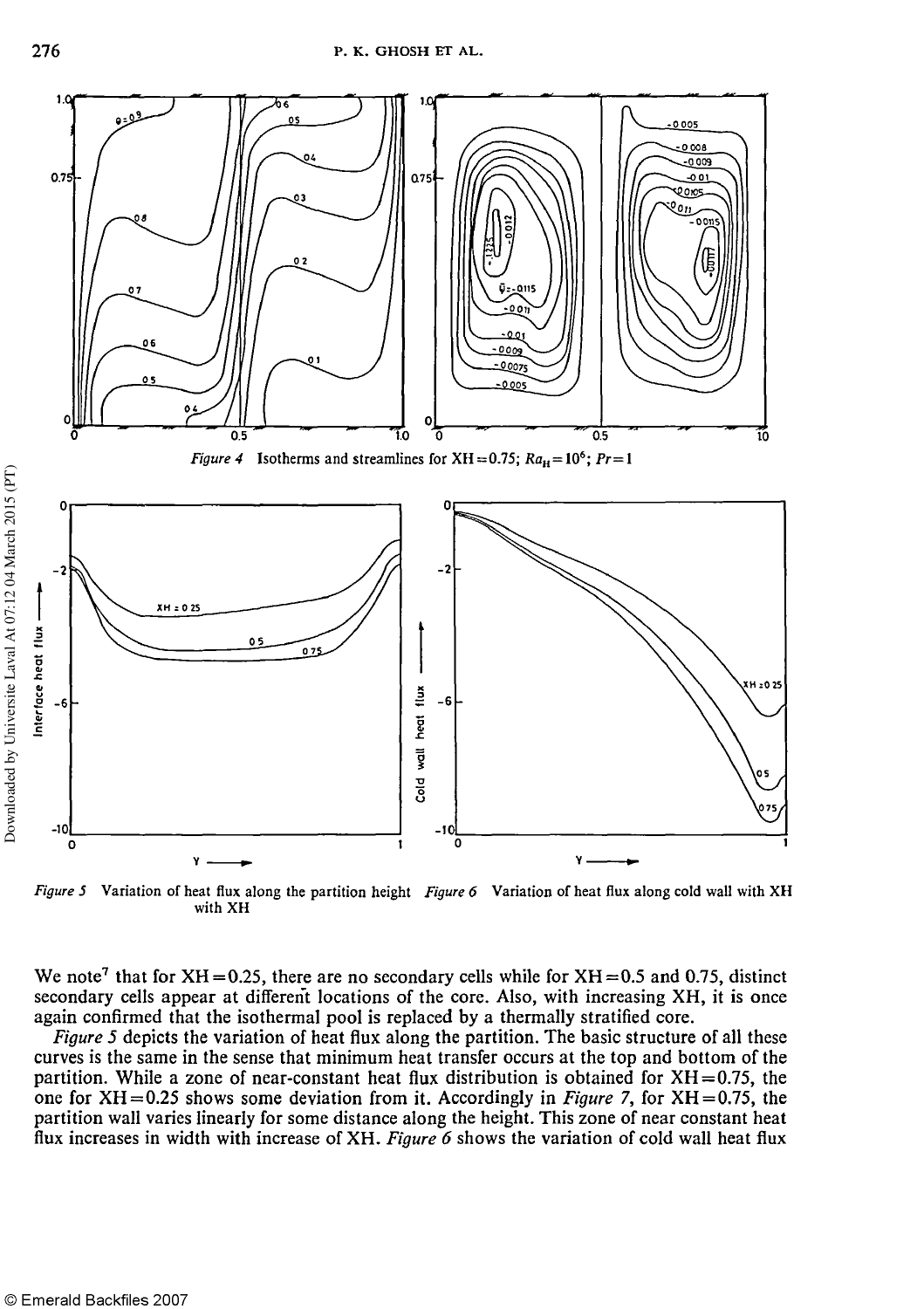

Figure 7 Variation of partition temperature with XH

for different values of XH. As expected, the heat flux increases from a minimum at the bottom to a maximum in the region around the cold corner; thereafter, heat flux decreases as one approaches the cold corner. The shape of isotherms near the cold corner provides an explanation of this behaviour. The compression of the isotherms due to the fluid motion around the corner results in a decrease of resistance to heat transfer. Hence maximum heat transfer occurs near the cold corner.

*Tables 1* and *2* represent the computed Nusselt number values for various values of XH as well as for some other relevant configurations for which comparison can be made. The Nusselt number values for  $XH = 1$  are taken from Reference 14. The quantities in parentheses indicate the average temperature of the partition wall. The quantities in brackets indicate the cold wall Nusselt number values for a square cavity having partially active heated side wall but without partition. For any given Rayleigh number, the Nusselt number increases with XH. Also as expected for any specified value of XH. The Nusselt number increases with Rayleigh number. However, it is also to be noted that the average partition temperature, after showing a steady increase in its value with  $Ra_{\rm H}$ , drops somewhat at  $Ra_{\rm H}$  = 10<sup>6</sup>. The reason is not fully understood. *Table 2,* derived from Reference 12, shows the computed Nusselt number values for a square

| $Ra_{\rm H}$    | $XH = 0.25$    | $XH = 0.5$     | $XH = 0.75$    | $XH = 1$<br>(without)<br>partition) |
|-----------------|----------------|----------------|----------------|-------------------------------------|
| 10 <sup>3</sup> | 0.6226         | 0.8222         | 0.9538         | 1.117                               |
|                 | (0.3122)       | (0.4116)       | (0.4766)       |                                     |
| 10 <sup>4</sup> | 0.71473        | 0.9678         | 1.1023         | 2.25                                |
|                 | (0.3382)       | (0.4367)       | (0.4847)       |                                     |
| 10 <sup>5</sup> | 1.5236         | 2.0246         | 2.226          | 4.601                               |
|                 | (0.3704)       | (0.4593)       | (0.4922)       |                                     |
| 10 <sup>6</sup> | 2.8267 [4.494] | 3.7161 [6.956] | 4.1395 [8.453] | 9.02                                |
|                 | (0.366)        | (0.4556)       | (0.4906)       |                                     |

*Table 1* Computed values of the cold wall Nusselt numbers ( $Nu<sub>C</sub>$ ) for various values of  $Ra<sub>H</sub>$  and XH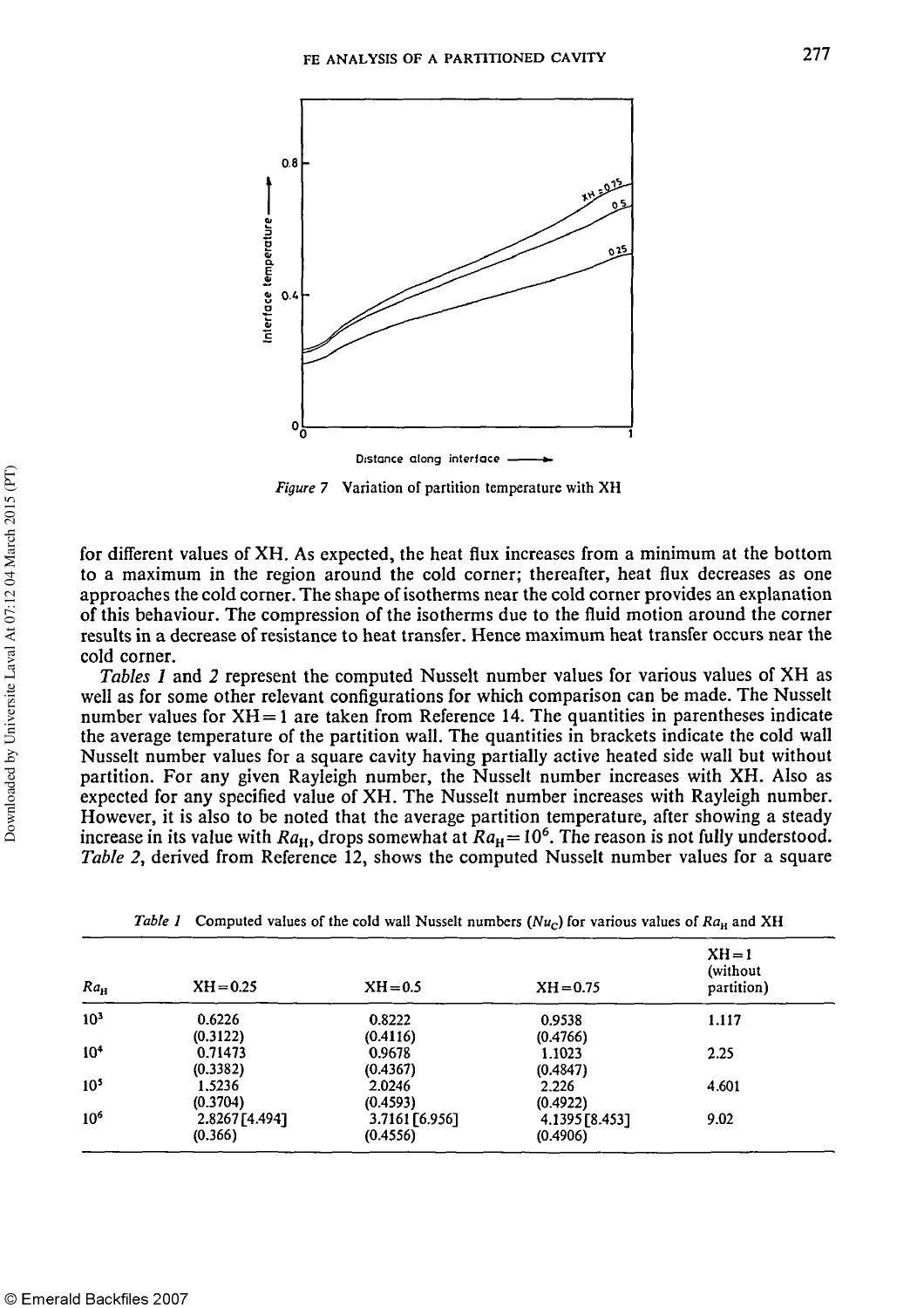*Table 2* Computed values of cold wall Nusselt numbers when both the walls are fully active<sup>12</sup>

| $Ra_{\rm H}$    | $Nu_c$ (with centrally located partition) |  |  |
|-----------------|-------------------------------------------|--|--|
| 10 <sup>3</sup> | 1.0026                                    |  |  |
| 10 <sup>4</sup> | 1.14                                      |  |  |
| 10 <sup>5</sup> | 2.2782                                    |  |  |
| 10 <sup>6</sup> | 4.292                                     |  |  |

cavity with centrally located partition when both the side walls are fully active. It is seen that while the effect of introducing the partition is to reduce the Nusselt number, the effect of mixed thermal conditions is to reduce it further.

#### **CONCLUSION**

A square cavity with centrally located partition and with a partially active side wall has been studied numerically. Flow structures reveal that at lower values of XH, convection is weak even at  $Ra_{H} = 10^{6}$ . The changes in thermal fields are also noted. The effect of partition as well as mixed thermal conditions is to reduce the overall heat transfer in the cavity.

#### NOMENCLATURE

| x, y<br>X, Y<br>$H_{\parallel}$<br>W<br>XP<br>XH<br>u, v<br>U, Y<br>p, P<br>T<br>$Gr_{\rm H}$<br>Pr | dimensional co-ordinates<br>non-dimensional co-ordinates<br>height of cavity<br>width of cavity<br>position of the partition<br>length of the active zone along heat<br>zone<br>horizontal and vertical components of<br>velocity<br>non-dimensional velocity components<br>dimensional and non-dimensional<br>pressure<br>temperature<br>Grashof number (based on H)<br>$\left[ = \frac{\beta . g (T_{\rm w} - T_{\rm c}) {\dot{\rm H}}^3}{v^2} \right]$<br>Prandtl number $(=\nu/\alpha)$ | $Ra_{\rm H}$<br>g<br>v<br>α<br>$_{\theta}^{\rho}$<br>$\beta$ | Rayleigh number $(=Gr_{H}Pr)$<br>$Nuc$ Nusselt number at the cold wall<br>$\left(=-\int_{0}^{1}\left(\frac{\partial \theta}{\partial x}\right)_{x=1}dY\right)$<br>$T_{\text{w},\text{c}}$ Hot and cold wall temperatures<br>respectively<br>Acceleration due to gravity<br>Greek symbols<br>kinetic viscosity<br>thermal diffusivity<br>density<br>non-dimensional temperature<br>$\left( = \frac{T - T_{\rm c}}{T_{\rm w} - T_{\rm c}} \right)$<br>coefficient of volume expansion |
|-----------------------------------------------------------------------------------------------------|---------------------------------------------------------------------------------------------------------------------------------------------------------------------------------------------------------------------------------------------------------------------------------------------------------------------------------------------------------------------------------------------------------------------------------------------------------------------------------------------|--------------------------------------------------------------|-------------------------------------------------------------------------------------------------------------------------------------------------------------------------------------------------------------------------------------------------------------------------------------------------------------------------------------------------------------------------------------------------------------------------------------------------------------------------------------|
|-----------------------------------------------------------------------------------------------------|---------------------------------------------------------------------------------------------------------------------------------------------------------------------------------------------------------------------------------------------------------------------------------------------------------------------------------------------------------------------------------------------------------------------------------------------------------------------------------------------|--------------------------------------------------------------|-------------------------------------------------------------------------------------------------------------------------------------------------------------------------------------------------------------------------------------------------------------------------------------------------------------------------------------------------------------------------------------------------------------------------------------------------------------------------------------|

#### REFERENCES

- 1 Ostrach, S. Natural convection in enclosures, *Advances in Heat Transfer,* Vol. 8, pp. 161-227, Academic Press, New York (1972)
- 2 de Vahl Davis, G. Natural convection of air in a square cavity: a benchmark solution, *Int. J. Num. Meth. Fluids,*  3, 249-264 (1983)
- 3 Poulikakos, D. Natural convection in a confined fluid-filled space driven by a single vertical wall with warm and cold regions, *J. Heat Transfer, ASME,***zyxwvutsrqponmlkjihgfedcbaZYXWVUTSRQPONMLKJIHGFEDCBA 107,** 867-876 (1985)
- 4 November, M and Nansteel, M. W. Natural convection in rectangular enclosures heated from below and cooled from one side, *Int. J. Heat Mass Transfer,* 30, 2433-2440 (1987)
- 5 Valencia, A and Frederick, R. L. Heat transfer in square cavities with partially active vertical walls, *Int. J. Heat Mass Transfer,* 32(8), 1567-1574 (1989)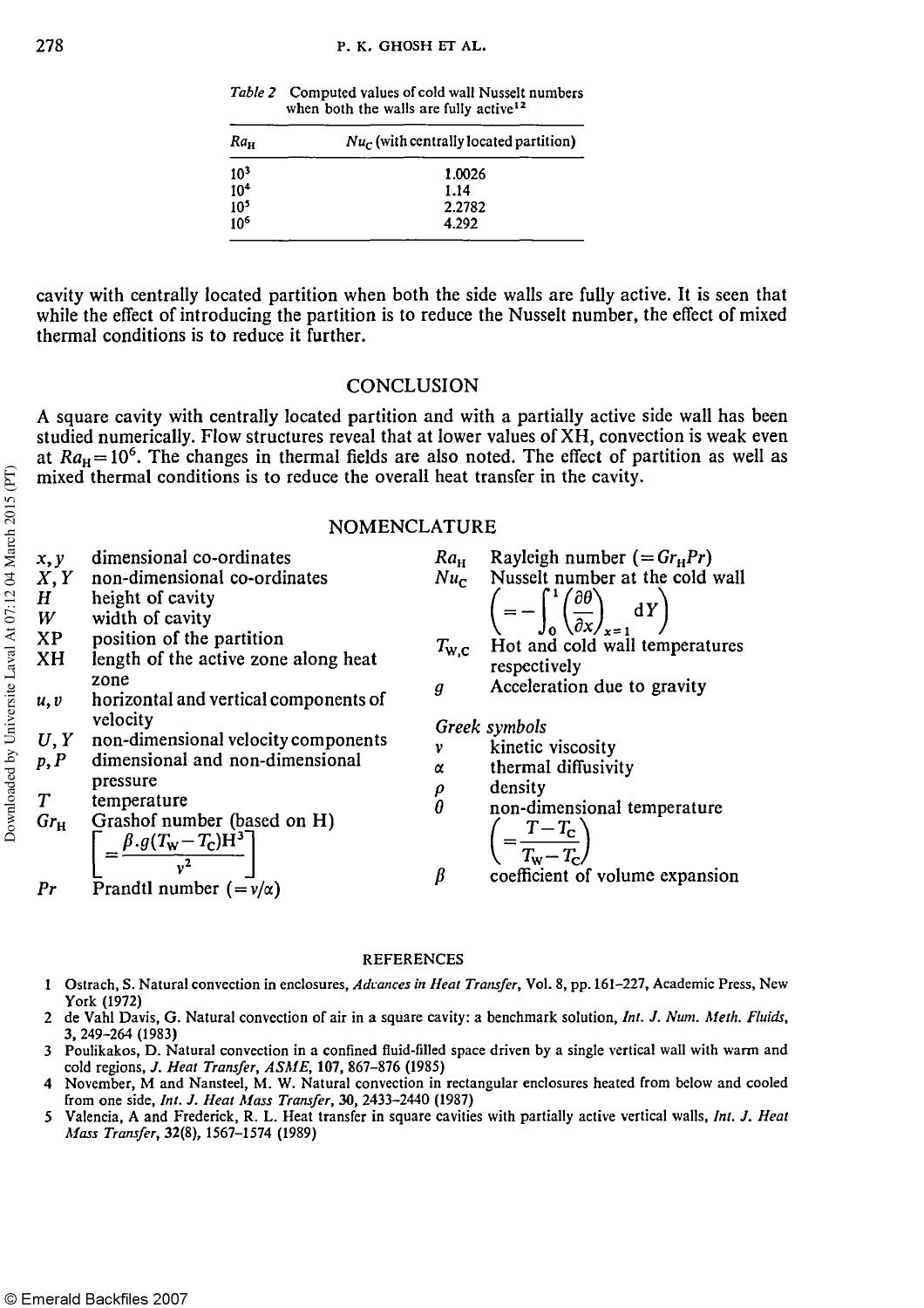- 6 Sarkar, A. and Sastri, V. M. K. Finite element analysis of natural convection in the active corners of a square cavity, Num. Heat Transfer, in press cavity, *Num. Heat Transfer*, in press<br>cavity, *Num. Heat Transfer*, in press
- 7 Ghosh, P. K., Sarker, A. and Sastri, V. M. K. Square cavity with partially active side walls—a finite element analysis, *Proc. 3rd ASME-JSME Joint Thermal Eng. Conf.* (*1991*)
- 8 Sparrow, E. M. and Prakash, C. Interaction between internal natural convection in an enclosure and an external natural convection boundary layer flow, *Int. J. Heat Mass Transfer,* 24, 895-907 (1981)
- 9 Nishimura, T., Shiraishi, M. and Kawamura, Y. Analysis of natural convection heat transfer in enclosures divided by vertical partition plate, *Proc. Int. Symp. Heat Transfer, Beijing,* Paper No. 85-ISHT-I-6 (1985)
- 10 Acharya, S. and Tsang, C. H. Natural convection in a fully partitioned inclined enclosure, *Num. Heat Transfer,* 8, 407-428 (1985)
- 11 Nishimura, T., Shiraishi, M., Nagasawa, F. and Kawamura, Y. Natural convection heat transfer in enclosures with multiple vertical partitions, *Int. J. Heat Mass Transfer,* 31, 1679-1686 (1988)
- 12 Ghosh, P. K., Sarkar, A. and Sastri, V. M. K. Natural convection heat transfer in enclosure with partition, *Num. Heat Transfer,* to be published
- 13 Hood, P. Frontal solution program for unsymmetric matrices, *Int. J. Num. Meth. Eng.* 10, 379-399 (1976)
- Sarkar, A. and Sastri, V. M. K. Finite element solutions of steady, two dimensional natural convection equations, *Proc. Sixth Int. Conf. Num. Meth. Thermal Problems, Swansea,* pp. 1732-1742 (1989)